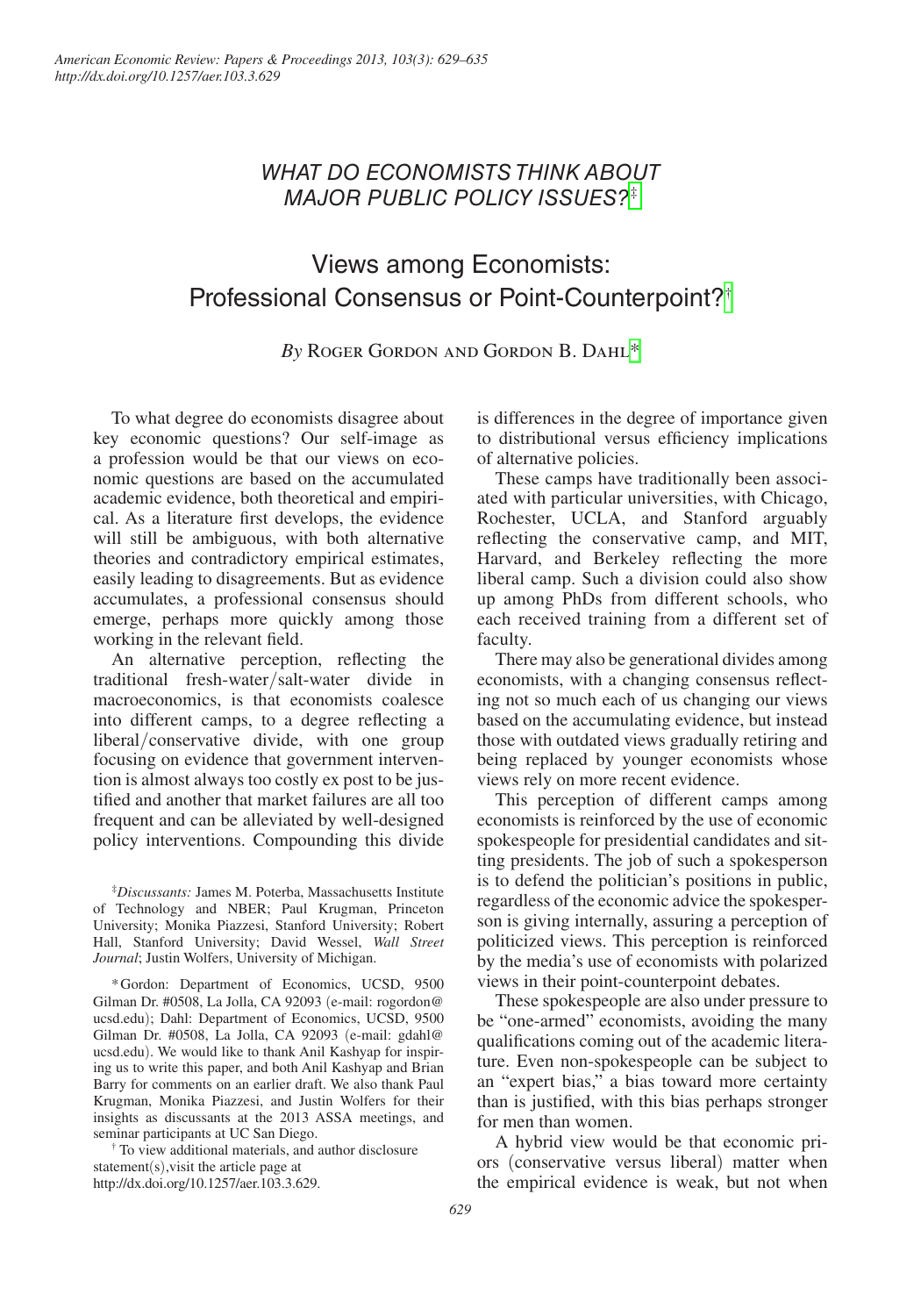the empirical evidence is strong. The degree of polarization would then depend (negatively) on the depth of the associated economic literature.

To provide evidence on the degree to which there is a consensus versus polarized camps of economists, we make use of the responses to a series of questions posed to a distinguished panel of economists put together by the Chicago Booth School of Business, using responses up through October 30, 2012. By design, the top seven departments are equally represented on the panel. The panel includes economists from different cohorts, women as well as men, and members of different political persuasions. Each week since late September 2011, this panel has been asked to respond to a statement expressing a particular view on an economic question of current interest[.1](#page-1-0) Panel members could "strongly agree," "agree," be "uncertain," "disagree," or "strongly disagree" with the statement, or alternatively decline to express an opinion or simply not answer. Members also indicated their confidence in their response, on a scale from one to ten.

The aim of this paper is to examine these responses, to see to what degree opinions differ within the panel. $^{2}$  $^{2}$  $^{2}$  To what degree is there more consensus among those from a particular school, or those from a particular cohort or a particular gender? When opinions differ, does this division broadly correspond to a liberal/conservative divide? Is there less disagreement on topics with a large academic literature?

Our null hypothesis is that economists have homogeneous views, informed by whatever academic evidence exists. The evidence may be ambiguous, but economists would then agree on this ambiguity. Under our alternative hypothesis, we expect to see diverse views, perhaps linked to a liberal/conservative divide, and perhaps with less diverse views *within* departments or cohorts and when the academic literature is large.

<span id="page-1-0"></span><sup>1</sup> Both panelists and the general public are welcome to suggest questions. Draft versions of the question are usually sent to panelists in advance, who have the opportunity to point out problems with wording or suggest improvements. This process minimizes the chance that a question will be vague or hard to interpret. The questions and each respondent's answers can be found at [http://www.igmchicago.org/](http://www.igmchicago.org/igm-economic-experts-panel)

<span id="page-1-1"></span>[igm-economic-experts-panel.](http://www.igmchicago.org/igm) [2](http://www.igmchicago.org/igm) Prior research on economists' opinions includes Kearl et al. (1979); Alston, Kearl, and Vaughan (1992); and Fuchs, Krueger, and Poterba (1998).

Based on our analysis, we conclude that there is close to full consensus among these panel members when the past economic literature on the question is large. When past evidence is less extensive, differences in opinions do show up. But there is no tendency for those with the same gender, from the same cohort, from the same department, or with PhDs from the same school, to have similar views. There are certainly some idiosyncratic views expressed, but we found no evidence of different camps. We did find, though, that younger economists are less willing to express an opinion, while men and those with experience working in Washington have fewer such inhibitions. On net, the main finding is of a broad consensus on these many different economic issues.

The description of the data and of our empirical methods is described in the next section, along with the resulting estimates. Section II then provides a brief summary.

#### **I. Empirical Evidence**

The first question we face in the analysis is how to define differences in views among our panel members. Consider, for example, the responses to the question asking whether the Fed's new policies in 2011 will increase GDP growth by at least 1 percent in 2012. The responses were 41 percent "uncertain," 37 percent "disagree," and 17 percent "strongly disagree." Initially, we assume that these responses imply consensus, since no respondents "agree" even though respondents differed in their extent of disagreement with the statement.

By this definition, there is an extraordinarily high level of consensus among our panel members.<sup>3</sup> Only 6 percent of the responses in our data violate this definition of consensus, responding "disagree" when the consensus is "agree," or

<span id="page-1-2"></span><sup>&</sup>lt;sup>3</sup> Throughout our analysis, we group together "agree" with "strongly agree," and "disagree" with "strongly disagree." We also group together "uncertain" with "no opinion," finding these two responses have very similar correlations with other observables. In contrast, "did not answer," while correlated with gender and age, had no significant correlation with question characteristics, suggesting nonresponses occur simply when respondents are too busy rather than when they are unsure of the best response.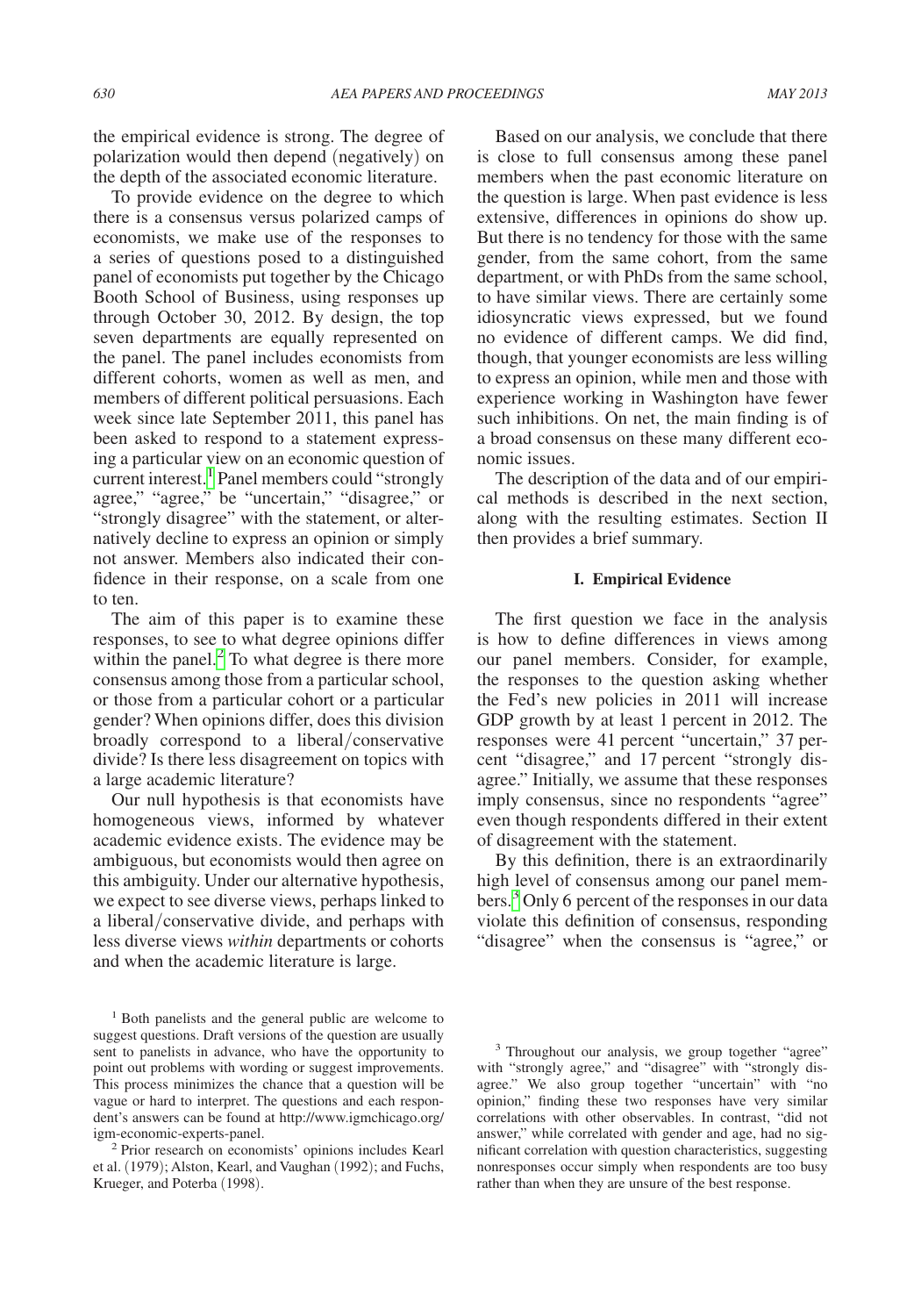conversely.[4](#page-2-0) Similarly, for 32 out of the 80 questions, there are no such disagreements.

Disagreements are not confined to questions where one might expect polarized views. The greatest disagreement, for example, arose with the following statement from May 23, 2012, where opinions were almost equally divided between "agree," "disagree," and "uncertain" (or "no opinion"): "New technology for fracking natural gas, by lowering energy costs in the United States, will make US industrial firms more cost competitive and thus significantly stimulate the growth of US merchandise exports." Yet there is no obvious partisan division on this issue. What we'll argue later is that such disagreements are much more common when the academic literature on an issue is small, as is the case for "fracking."

In spite of these observed differences in responses, though, views among our panel might still be homogeneous. This could occur if each individual responds randomly, reflecting ambiguities in the evidence and disagreement with some elements of a statement but agreement with other parts. To allow for such random responses, we now assume under the null hypothesis that the *probabilities* of any of the three possible answers to a given question are the same for all respondents.

To test whether all individuals have the same probabilities, we first tabulated the number of times each individual agreed with the consensus, was uncertain, or disagreed with the consensus.<sup>[5](#page-2-1)</sup> We modeled these counts as coming from a multinomial distribution, with probabilities differing by question, and conducted a chi-square test of homogeneity to judge whether the distribution of responses was consistent with individuals having a common set of response probabilities.<sup>[6](#page-2-2)</sup>

The resulting test strongly rejects homogeneous responses, with a *p*-value less than 0.001. Deviations, though, take many forms: some individuals are much more likely to disagree with the consensus, some are more likely to agree, and others are more likely to be uncertain.

To what degree are these deviations linked to observable characteristics of the panel members? (Under the null hypothesis, individual responses to each question would be entirely random, given the overall probabilities in the panel as a whole.) To provide some evidence, we estimated a multinomial logit model forecasting the probability of each response as a function of the characteristics of each respondent. The characteristics we included were: $\frac{7}{9}$  a dummy for female, vintage of PhD,<sup>[8](#page-2-4)</sup> a dummy indicating experience working in Washington, and a dummy indicating expertise about the specific topic.<sup>9</sup>

Results are reported in [Table](#page-3-0) 1. To aid in interpretation, the table provides marginal effects evaluated at the means of the other covariates. In the first specification, we find that men are 8 percentage points less likely to be uncertain compared to women. This is a sizable effect given that one-fourth of individuals answer "uncertain" on average. None of the other coefficients are statistically significant. Using a likelihood ratio test for the joint significance of all the personal characteristics other than effects of gender on being "uncertain," we find a *p*-value of 0.73, showing no systematic differences in views other than men being more likely to express an opinion.

This first specification has not controlled for question characteristics, which could be important since some questions evoke more consensus than others. We therefore added the following additional controls to capture systematic variation by question in the fraction giving each response: a dummy indicating that the response follows immediately from undergraduate price theory, a dummy indicating a large academic

<span id="page-2-4"></span>16–30 years since PhD, and greater than 30 years since PhD.<br><sup>9</sup> Here, we assigned each question to a specific field

<span id="page-2-0"></span><sup>4</sup> If we instead define consensus to be identical answers among the three categories, we still find only minor disagreements: only 30 percent of the responses deviate from the modal response for a question. 5 These tabulations are available in the online Appendix.

<span id="page-2-2"></span><span id="page-2-1"></span>

<sup>6</sup> In particular, we simulated the distribution of the chisquared statistic under the null hypothesis, bootstrapping the estimated probability of each response for each question, and then measured the probability of seeing a chi-squared statistic as extreme as that implied by the actual responses.

<span id="page-2-3"></span><sup>&</sup>lt;sup>7</sup> In an additional specification, we included dummy variables indicating the university where the respondent got his or her PhD as well as the university where they are currently employed. The resulting coefficients were not individually or jointly significant, and are omitted from the reported specification.<br><sup>8</sup> Cohorts are defined to equal: 0–15 years since PhD,

<span id="page-2-5"></span>or fields. An individual is an expert if there is any overlap among the fields covered by the question and the individual's primary field of membership at NBER. The specific assignments are available in the online Appendix. For the few panel members who were not affiliated with NBER, we "assigned" them to the obvious programs.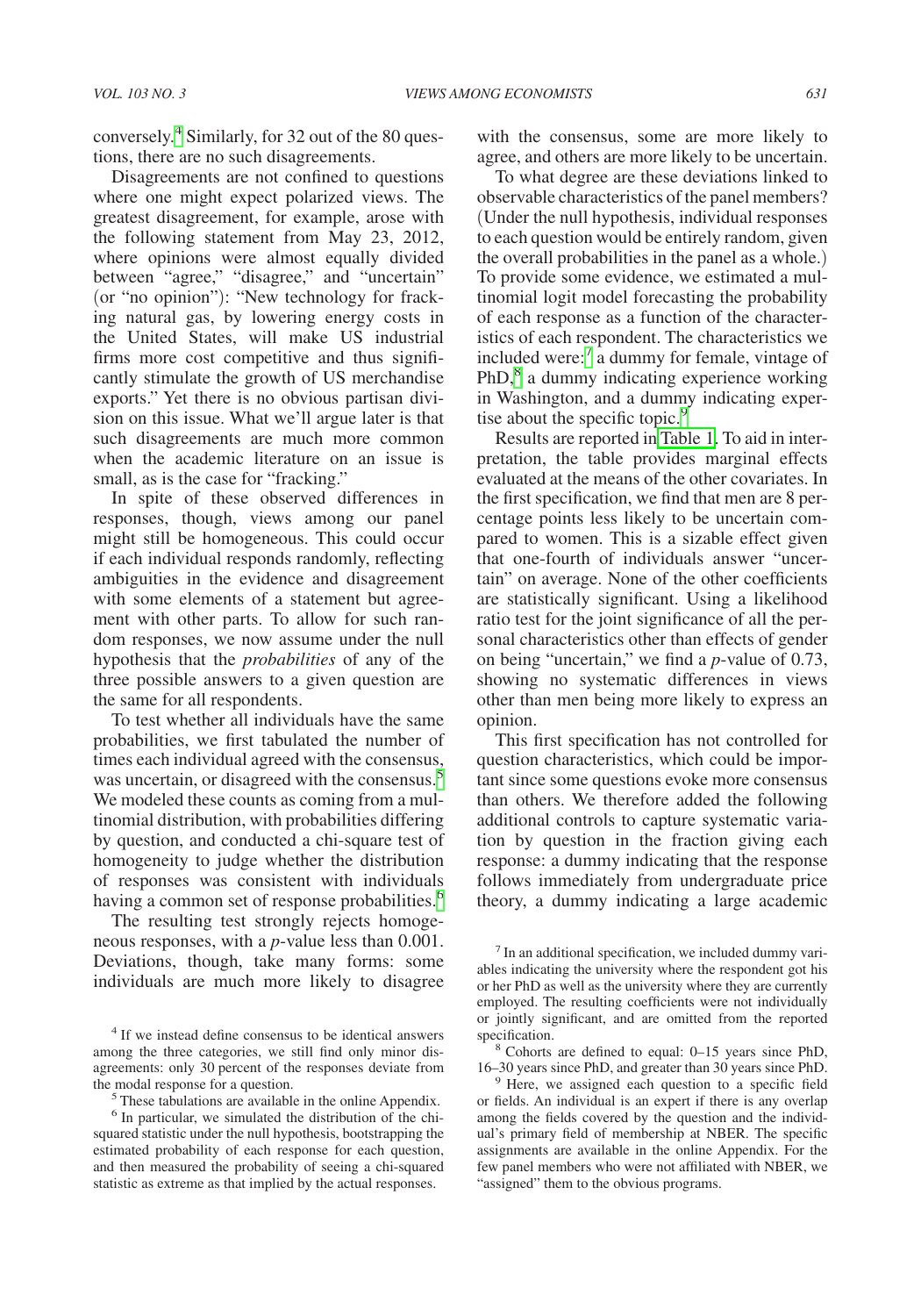<span id="page-3-0"></span>

|                                            | Marginal       |           | Marginal       |           | Marginal |           |
|--------------------------------------------|----------------|-----------|----------------|-----------|----------|-----------|
| Variable                                   | effect         | $t$ -test | effect         | $t$ -test | effect   | $t$ -test |
| Uncertain (average rate $= 0.245$ )        |                |           |                |           |          |           |
| Male                                       | $-0.083$       | $-3.89$   | $-0.084$       | $-3.93$   | $-0.072$ | $-3.81$   |
| Washington                                 | 0.013          | 0.65      | 0.016          | 0.81      | 0.019    | 1.04      |
| Vintage: older                             | $-0.016$       | $-0.77$   | $-0.013$       | $-0.63$   | $-0.009$ | $-0.45$   |
| Mid-career                                 | $-0.010$       | $-0.51$   | $-0.010$       | $-0.52$   | $-0.003$ | $-0.16$   |
| Expert                                     | $-0.022$       | $-1.21$   | $-0.004$       | $-0.20$   | $-0.034$ | $-2.04$   |
| Lit: int. micro                            |                |           | $-0.247$       | $-11.38$  |          |           |
| Large                                      |                |           | $-0.234$       | $-10.84$  |          |           |
| Medium                                     |                |           | $-0.048$       | $-2.05$   |          |           |
| Perfect markets?                           |                |           | $-0.030$       | $-1.44$   |          |           |
| Redistribution?                            |                |           | $-0.045$       | $-1.89$   |          |           |
| Avg. confidence                            |                |           |                |           | $-0.017$ | $-2.38$   |
| Reject consensus (average rate $= 0.060$ ) |                |           |                |           |          |           |
| Male                                       | 0.001          | 0.06      | $-0.001$       | $-0.07$   | $-0.002$ | $-0.23$   |
| Washington                                 | 0.005          | 0.42      | 0.006          | 0.58      | 0.004    | 0.39      |
| Vintage: older                             | 0.017          | 1.39      | 0.015          | 1.33      | 0.015    | 1.29      |
| Mid-career                                 | 0.005          | 0.45      | 0.004          | 0.38      | $-0.000$ | $-0.01$   |
| Expert                                     | 0.010          | 0.98      | 0.012          | 1.20      | 0.007    | 0.72      |
| Lit: int. micro                            |                |           | $-0.083$       | $-6.82$   |          |           |
| Large                                      |                |           | $-0.066$       | $-4.95$   |          |           |
| Medium                                     |                |           | $-0.034$       | $-2.43$   |          |           |
| Perfect markets?                           |                |           | 0.023          | 1.79      |          |           |
| Redistribution?                            |                |           | 0.008          | 0.62      |          |           |
| Avg. confidence                            |                |           |                |           | 0.010    | 2.34      |
| <b>Ouestion dummies?</b>                   | N <sub>0</sub> |           | N <sub>0</sub> |           | Yes      |           |

Table 1—Multinomial Logit Estimates of the Probability of "Uncertain" and "Reject Consensus" Relative to "Agree with Consensus"

*Notes:* 2,834 observations in each specification. The omitted category is a young female, without experience working in Washington, without any expertise on the topic, facing a question with no past academic literature. Marginal effects are evaluated at the means of the other variables.

literature on the topic, a dummy indicating at least a few academic publications on the topic, an indicator for whether responses could reflect distributional concerns, and an indicator for whether responses could differ depending on views about the efficiency of the relevant markets.<sup>10</sup>

We find that the probabilities that respondents are uncertain or reject the consensus view plummet when the academic literature is large. Compared to having no past literature, when there is a large literature the fraction uncertain is 25 percentage points lower (compared to a mean of 25 percent), while the fraction rejecting the consensus is 8 percentage points lower (compared to a mean of 6 percent). Also, when responses could vary depending on the degree of confidence in efficient markets, the chance of rejecting the consensus is a little over 2 percentage points higher. There is also less uncertainty when the statement implicitly raises efficiency or distributional issues.

Note that the coefficients on the individual characteristics are robust to the inclusion of the additional controls in the second specification. In principle, individual nonresponse patterns could have been correlated with characteristics of the questions. By finding no change in these individual coefficients, we infer that nonresponses are largely unrelated to characteristics of each question.

As a more complete control for differences across questions, the third column includes separate dummy variables for each question. Most of the coefficients on the individual characteristics remain qualitatively unaffected. The exception

<span id="page-3-1"></span><sup>&</sup>lt;sup>10</sup> The data assignments were simply a judgment call, and are listed in the online Appendix.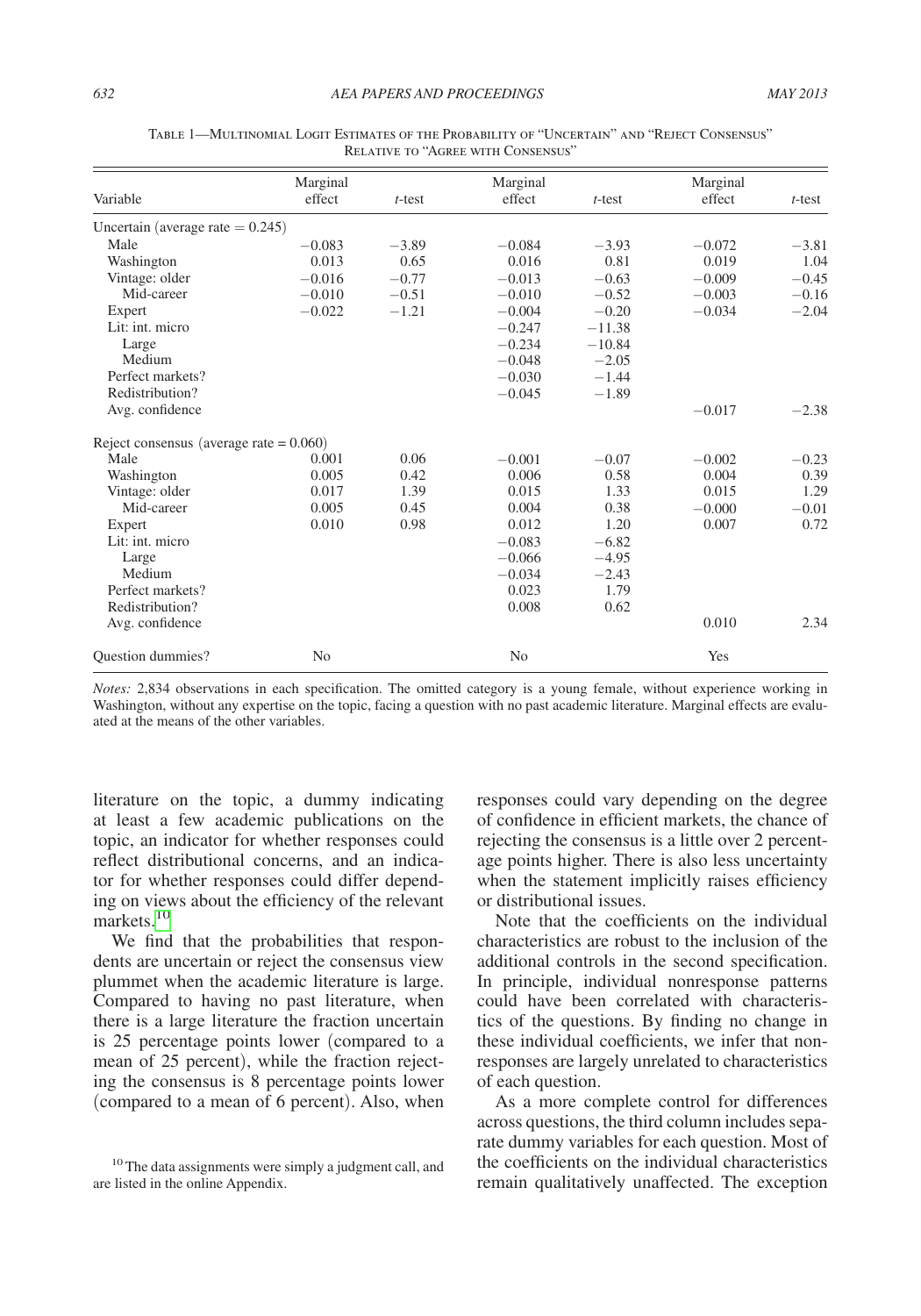is that experts are now found to be significantly less likely to be uncertain.<sup>11</sup> Of course, experts know the existing literature much better, so that this effect is entirely consistent with our null hypothesis that opinions simply reflect the state of the existing academic literature.

The only statistically significant deviation from homogeneous views, therefore, is less caution among men in expressing an opinion, perhaps due to a greater "expert bias." Personality differences rather than different readings of the existing evidence would then explain these gender effects.

We certainly see differences among respondents in the confidence they assign to their responses. To document these differences, we regress an individual's reported confidence on each question against a set of individual characteristics. We include the same individual controls used above, along with dummy variables for the university where the individual is currently employed and also dummy variables for the university where they received their PhD. In addition, we added the indicators for questions dealing with market efficiency or distributional issues, and controls for the size of the literature on the question, expecting respondents to be more confident when the literature is large.

Results appear in Table 2. Respondents are dramatically more confident when the academic literature on the topic is large. Not surprisingly, experts on a subject are much more confident about their answers. The middle-aged cohort (the one closest to the current literature) is the most confident, while the oldest (and wisest) cohort is the least confident. Men and those who have worked in Washington do show some tendency to be more confident. Respondents who got their degrees at Chicago are far more confident than the other respondents, with almost as strong an effect for respondents with PhDs from MIT and to a lesser extent from Harvard. Respondents now employed at Yale and to a lesser degree Princeton, MIT, and Stanford seem to be more confident.

Given such clear differences in the confidence expressed by members of the panel, we therefore included a confidence measure in the last column in Table 1, defined to equal the

| TABLE 2—OLS ESTIMATES OF THE DETERMINANTS |               |  |  |  |
|-------------------------------------------|---------------|--|--|--|
|                                           | OF CONFIDENCE |  |  |  |

| Variable               | Coefficient | $t$ -test |
|------------------------|-------------|-----------|
| Male                   | 0.33        | 2.47      |
| Washington             | 0.49        | 3.67      |
| Vintage: older         | $-0.35$     | $-2.04$   |
| Mid-career             | 0.84        | 6.87      |
| Expert                 | 0.68        | 6.59      |
| From: Chicago          | 1.51        | 2.90      |
| Harvard                | 0.81        | 1.73      |
| <b>MIT</b>             | 1.31        | 2.74      |
| Princeton              | $-0.21$     | $-0.40$   |
| Stanford               | 0.28        | 0.57      |
| Yale                   | $-0.26$     | $-0.51$   |
| At: Chicago            | $-0.26$     | $-1.37$   |
| Harvard                | $-0.28$     | $-1.42$   |
| <b>MIT</b>             | 0.55        | 2.68      |
| Princeton              | 0.74        | 3.42      |
| Stanford               | 0.49        | 2.47      |
| Yale                   | 1.04        | 5.02      |
| Literature: int. micro | 1.16        | 8.40      |
| Large                  | 1.14        | 8.41      |
| Medium                 | 0.24        | 1.92      |
| Perfect markets?       | $-0.07$     | $-0.53$   |
| Redistribution?        | $-0.01$     | $-0.08$   |
| $R^2$                  | 0.114       |           |
|                        |             |           |

*Notes:* 2,612 observations. Confidence ranges from 1 to 10, with a mean of 6.1 and a standard deviation of 1.0. The omitted category is a young female, without experience working in Washington, without any expertise on the topic, with a PhD from Berkeley, now teaching at Berkeley, facing a question with no past literature.

individual's average confidence expressed on all questions *other than* the current question, to avoid possible reverse causation. The intent here is to control for personality differences, so that the remaining variation is more likely to be due to different interpretations of the academic literature. As expected, individuals with a higher mean confidence are less likely to answer that they are uncertain. More confident individuals are also more willing to disagree with the consensus. However, the inclusion of this variable does little to change the coefficients on gender, leaving open the possibility that men tend to interpret the existing literature differently.

The above results estimate the degree to which individuals differ in their likelihood of joining the consensus view on a topic. They provide no evidence, though, on whether individuals group into different schools of thought, agreeing on when to disagree with the consensus. As a first test for the existence of different schools of thought, we examine whether people with similar characteristics provide correlated

<span id="page-4-0"></span><sup>&</sup>lt;sup>11</sup>This final specification also includes an additional control variable, "average confidence," which we discuss later.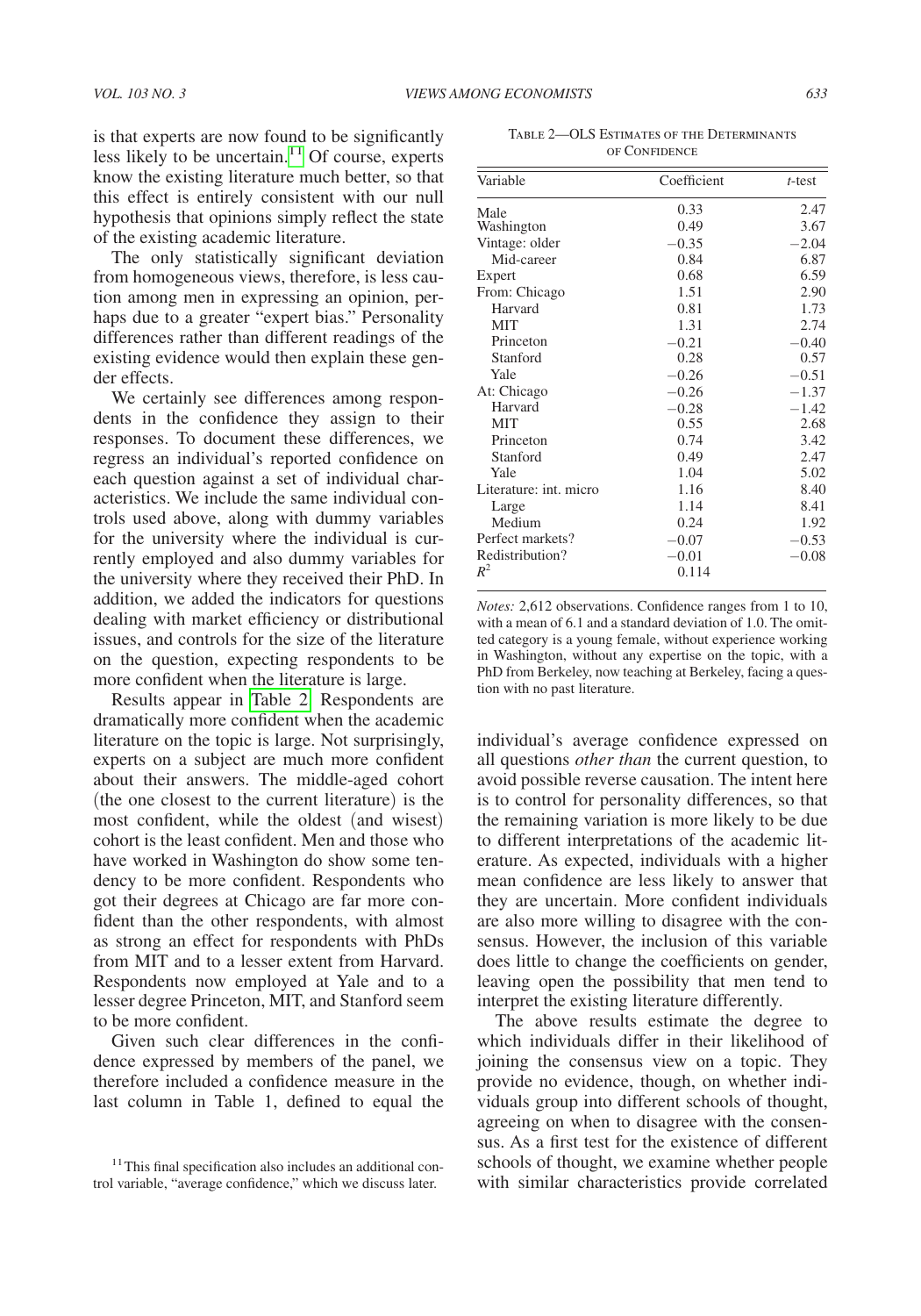responses, controlling for the expected pattern of responses coming out of Table 1.

In implementing this test, we created a onedimensional measure of responses with "1" indicating the consensus response, "−1" indicating the opposite response, and "0" indicating a response of "uncertain." The expected value of each individual's response is based on the above multinomial logit model, including just the question dummies.

We then regress the constructed correlation between the responses for each pair of individuals against a vector of dummies capturing shared characteristics: shared experience working in Washington for the same political party, shared experience working in Washington but for different political parties, being faculty in the same department, having PhDs from the same school, being members of the same cohort, having the same gender, and sharing expertise.

Results are reported in Table 3. Here we find that pairs of individuals sharing experience working in Washington for the same political party tend to agree with each other. However, if two individuals both worked in Washington but for different political parties, they are no more likely to disagree than are any two members of the sample, undermining support for polarized views even among those who have worked in Washington. The agreement among those working for the same party could simply be shared knowledge about particular policy issues.

Among the other findings, those sharing expertise are much more likely to agree with each other. More striking, though, is that two younger individuals are more likely to disagree than are two individuals from different cohorts; the same is true for two older individuals. Plausibly, some of the less risk-averse young respond to the professional payoff to successfully challenging existing views. When one is old, there may simply no longer be any professional cost from disagreeing with the consensus. Non-results are also intriguing: there is no tendency for those from the same PhD program or those currently teaching at the same school to agree with each other, contrary to common presumptions.

The results so far do nothing to identify panel members with conservative versus liberal views. To make progress here, we tried two different approaches. In the first, we looked for clusters in the data, using a variety of distance-based clustering methods and several specifications

Table 3—OLS Estimates of the Determinants of Correlation in Responses

| Variable                    | Coefficient | $t$ -test |
|-----------------------------|-------------|-----------|
| Both Washington/same party  | 0.068       | 1.84      |
| Both Washington/diff. party | 0.020       | 0.52      |
| Same expertise              | 0.038       | 2.30      |
| Both older                  | $-0.057$    | $-1.87$   |
| Both mid-career             | 0.019       | 0.94      |
| Both younger                | $-0.028$    | $-1.69$   |
| Same university             | 0.008       | 0.45      |
| Same PhD program            | 0.008       | 0.57      |
| Same gender                 | $-0.018$    | $-1.37$   |
| $R^2$                       | 0.021       |           |
|                             |             |           |

*Notes:* 820 observations. The average correlation over all respondent pairs is 0.083. The omitted category is pairs of individuals lacking any of these common traits, e.g., from different cohorts, with different genders and different fields of expertise.

for each method.<sup>[12](#page-5-0)</sup> The data show no systematic evidence of clustering into two or even a few roughly equal-sized camps, yielding only weak evidence that three or four idiosyncratic individuals differ from the rest of the sample, and from each other.

As a second approach, we focused on the subset of questions that we flagged previously as likely to generate disagreements due to distributional concerns or due to debates on the possible importance of market failures. Here, we went a step further and classified one answer as consistent with a "Chicago price theory" perspective, and the other answer as likely reflecting distributional concerns or concerns about market failures or behavioral anomalies[.13](#page-5-1) Our null hypothesis was that individuals are homogeneous and therefore act based on the response rates for the panel as a whole, sometimes giving the "Chicago price theory" response and sometimes disagreeing with this response or expressing uncertainty. If there were liberal and conservative camps, in contrast, some would consistently give the

<span id="page-5-0"></span><sup>12</sup> We explored both hierarchical clustering and a procedure based on random-partition distributions. We thank David B. Dahl for advice and help in the use of clustering techniques. In her role as a discussant of our paper, Monika Piazzesi explored *k*-means clustering and also found no sys-

<span id="page-5-1"></span> $13$ These classifications can be found in the online Appendix.